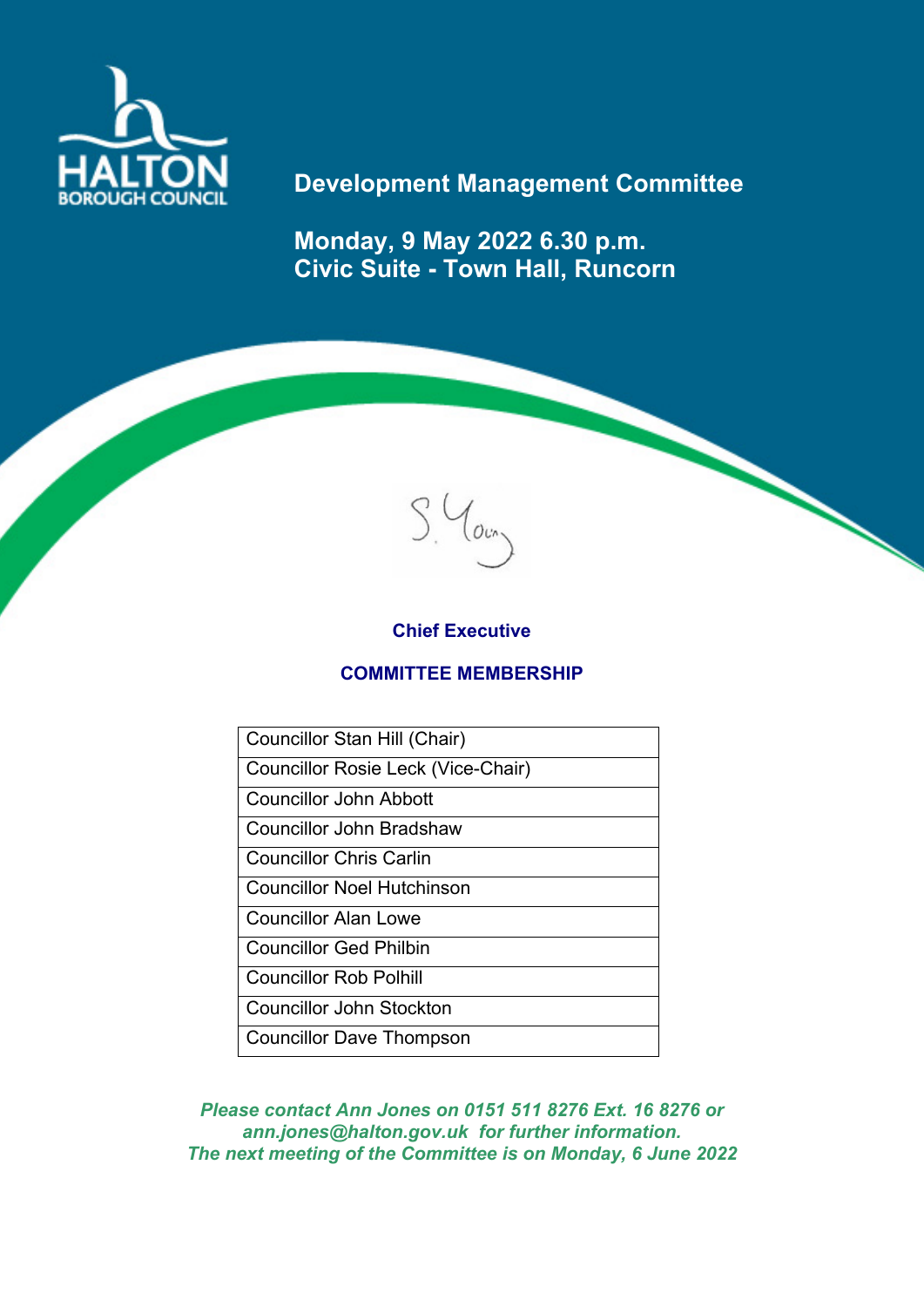### **ITEMS TO BE DEALT WITH IN THE PRESENCE OF THE PRESS AND PUBLIC**

### **Part l**

| Item No. |                                                                                                                                                                                                                                                                                                                                                                                                |                                                                                                                                                                                                                                                                                                                                          | Page No.   |
|----------|------------------------------------------------------------------------------------------------------------------------------------------------------------------------------------------------------------------------------------------------------------------------------------------------------------------------------------------------------------------------------------------------|------------------------------------------------------------------------------------------------------------------------------------------------------------------------------------------------------------------------------------------------------------------------------------------------------------------------------------------|------------|
|          | 1. MINUTES                                                                                                                                                                                                                                                                                                                                                                                     |                                                                                                                                                                                                                                                                                                                                          | $1 - 6$    |
|          | 2. DECLARATIONS OF INTEREST                                                                                                                                                                                                                                                                                                                                                                    |                                                                                                                                                                                                                                                                                                                                          |            |
|          | Members are reminded of their responsibility to declare any<br>Disclosable Pecuniary Interest or Other Disclosable Interest<br>which they have in any item of business on the agenda, no later<br>than when that item is reached or as soon as the interest<br>becomes apparent and, with Disclosable Pecuniary Interests, to<br>leave the meeting prior to discussion and voting on the item. |                                                                                                                                                                                                                                                                                                                                          |            |
|          | 3. PLANNING APPLICATIONS TO BE DETERMINED BY THE<br><b>COMMITTEE</b>                                                                                                                                                                                                                                                                                                                           |                                                                                                                                                                                                                                                                                                                                          |            |
|          |                                                                                                                                                                                                                                                                                                                                                                                                | (A) 20/00164/WST - Proposed change of use of land to waste<br>transfer station including office building, weighbridge,<br>materials bay and fencing on site B, Johnsons Lane,<br>Widnes, WA8 0SJ                                                                                                                                         | $7 - 37$   |
|          |                                                                                                                                                                                                                                                                                                                                                                                                | (B) 21/00016/OUT - Outline application, with all matters other<br>than access reserved for the erection of two semi-detached<br>dwellings and four detached dwellings on the existing<br>church field and the retention of the existing school hut at<br>Hough Green Scout and Guide Group Hall and Church<br>Field, Hall Avenue, Widnes | $38 - 70$  |
|          |                                                                                                                                                                                                                                                                                                                                                                                                | (C) 21/00102/FUL - Proposed demolition of existing facilities<br>and development of new clubhouse incorporating changing<br>facilities, gym, social areas and ground floor boat and canoe<br>storage at the Boat House, Cholmondeley Road, Runcorn<br>WA74XT                                                                             | $71 - 100$ |
|          |                                                                                                                                                                                                                                                                                                                                                                                                | (D) 21/00629/COU - Proposed change of use from dwelling<br>(Use Class C3) to dental practice (Use Class E (e)) with<br>onsite parking provision for 8 vehicles at 34 Cronton Lane,<br>Widnes, WA8 5AJ                                                                                                                                    | 101 - 114  |